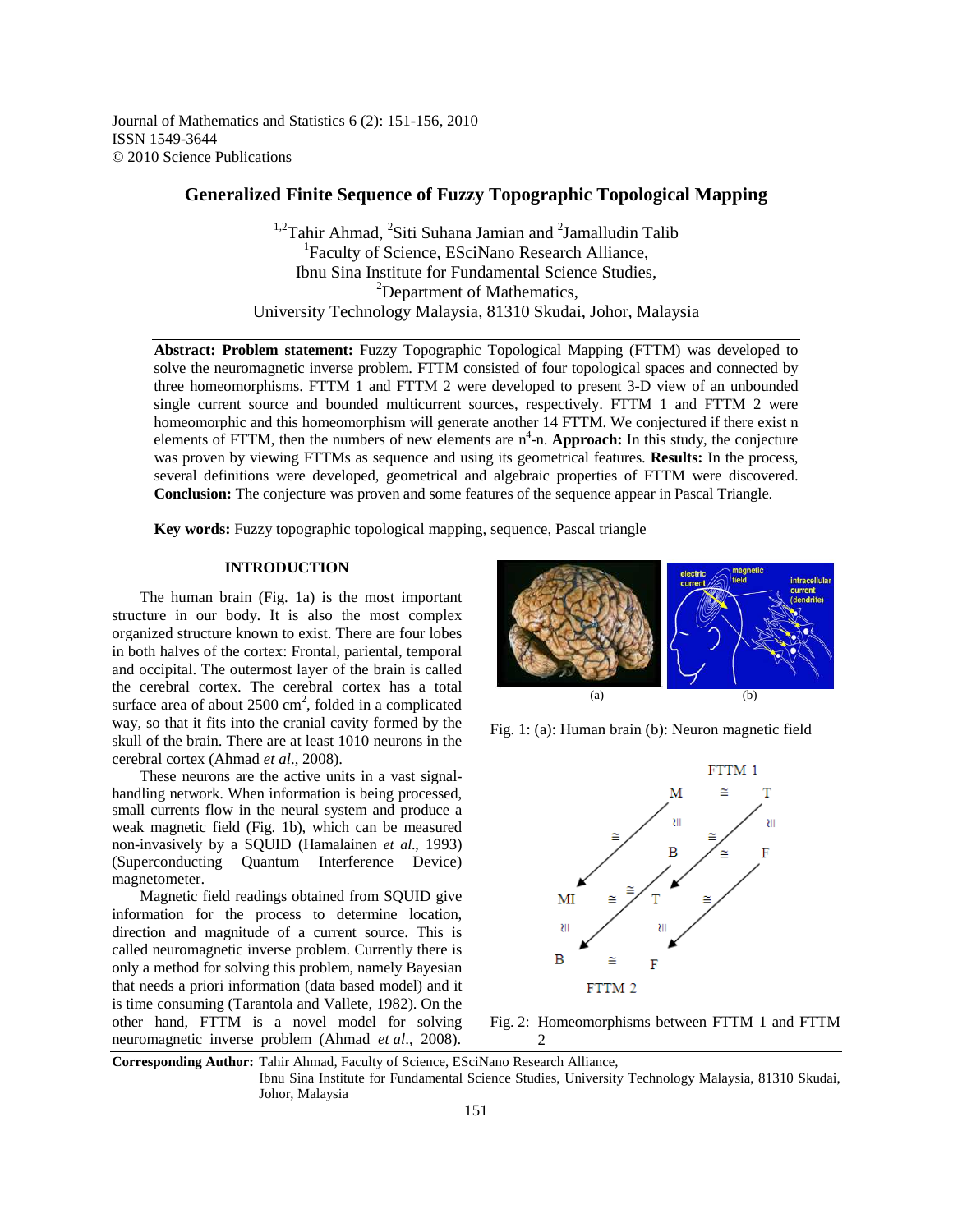It does not need a priori information and it is less time consuming. The development of FTTM has been reported in sequentially. Its mathematical structures, algorithms and its initial performance is reported extensively in (Ahmad *et al*., 2005; 2008). FTTM 1 as well as FTTM 2 are specially designed to have equivalent topological structures between its components. In other words, each component of FTTM 1 and 2 is homeomorphic (Fig. 2) (Ahmad *et al*., 2005).

### **MATERIALS AND METHODS**

**Sequence of FTTM:** Generally, FTTM can be represented as follows:

 $FTTM = \{(M, B, F, T): M \cong B \cong F \cong T\}$ 

 $(M', B', F', T') \in FTTM$  means that it satisfy the conditions of M, B, F and T respectively as given in (Ahmad *et al.*, 2005) and  $M \cong B'$ ,  $B' \cong F'$  and  $F' \cong T'$ .

 We (Ahmad *et al*., 2005; 2008) proposed the following conjecture with regards in generating FTTM.

**Conjecture:** If there exist n elements of FTTM illustrated as then the numbers of new elements that can be generated are  $n^4$ -n elements.

 Even though it seems mathematical induction is most likely can be used to prove the conjecture, unfortunately it didn't work. This is due to the fact that Fig. 3 is a geometrical object while  $n^4$ -n is an algebraic expression. Because of this reason, we need to deduce some geometrical features of FTTM in order to relate to the algebraic expression. The idea of deducing such features came from the study of Wu (1997) on Fibonacci Cubes.



Fig.  $3:$  FTTM<sub>n</sub>

 In order to extract some geometrical features of FTTM, we need to define on how our FTTMs will be arranged (Fig. 4).

### **Definition 1:** Sequence of FTTM.

Let  $\text{FTTM}_i = (MC_i, BM_I, FM_i, TM_i)$  such that  $MC_i$ ,  $BM_I$ , FM<sub>i</sub>, TM<sub>i</sub> are topological space with  $MC_i \cong BM_i \cong$  $FM_i \cong TM_i$ . Set of FTTMi denoted by FTTM =  ${FTTM_i, i = 1, 2, 3, ..., n}.$  Sequence of n FTTMi of FTTM is FTTM1, FTTM2, FTTM3,..., FTTMn such that L  $MC_i \cong MC_{i+1}$ ,  $BM_i \cong BM_{i+1}$ ,  $FM_i \cong FM_i$ ,  $TM_i \cong$  $TM_i$ .

As a start, let us look at  $FTTM_1$ ,  $FTTM_2$ ,  $FTTM_3$ and FTTM<sub>4</sub> respectively in Fig. 5.

 $FTTM_1$  can be viewed generally as a square and without loss of generality we can think MC, BM, FM and TM as vertices and the homeomorphism, i.e., MC  $\cong$ BM, BM  $\cong$  FM, FM  $\cong$  TM and MC  $\cong$  TM, as edges. FTTM 1 has 4 vertices and 4 edges.

Similarly FTTM  $<sub>2</sub>$  contains 8 vertices, 12 edges, 6</sub> faces and 1 cube. Generally a cube is a combination of 2 FTTM.

 $FTTM<sub>3</sub>$  consists of 12 vertices, 24 edges, 15 faces and 3 cubes.

 FTTM4 has 16 vertices, 28 edges, 16 faces and 6 cubes.

 Consequently, we can observe some patterns of vertices, edges, faces and cubes emerging from sequences of FTTM as listed in the Table 1.

#### **Definition 2:** k-FTTM<sub>n</sub>.

 $k$ -FTTM<sub>n</sub> is the k-th FTTM of a sequence of FTTM<sub>n</sub> for n≥k. For example, 1-FTTM<sub>3</sub>, 2-FTTM<sub>3</sub> and  $3-FTTM<sub>3</sub>$  are given as follows (Fig. 6).



Fig. 4: Sequence of FTTM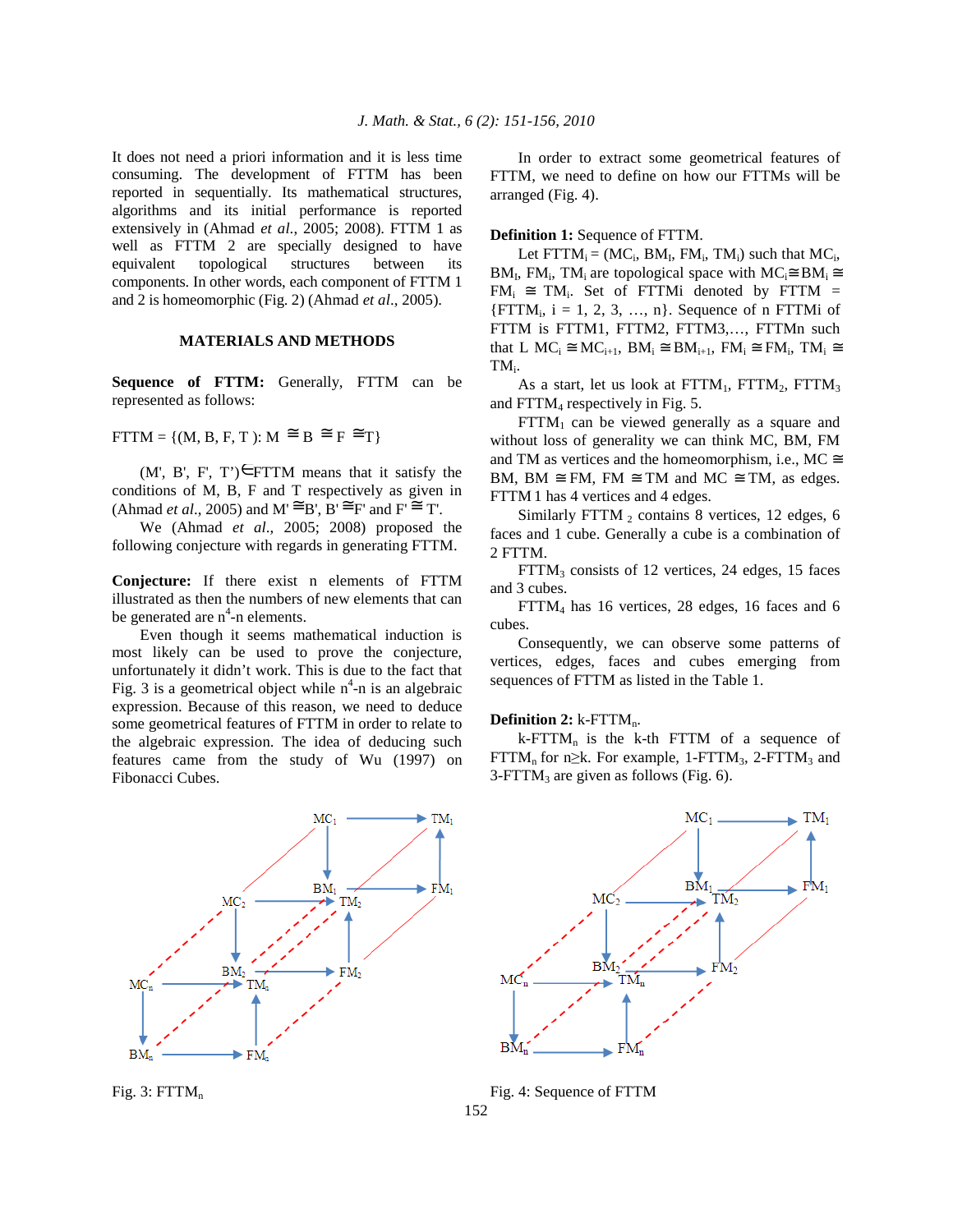

Fig. 5: (a):  $FTTM_1$ , (b):  $FTTM_2$ , (c):  $FTTM_3$ , (d): FTTM<sup>4</sup>

 By defining sequence of FTTMs as given in the Definition 1, considering Table 1 and invoking to arithmetic sequence, we can have the following definition 3-6 which are analogous to the definition of Fibonacci sequence given in (Ahmad *et al*., 2005).

 The sequence of vertices begins with the integers 4, 8, 12, 16, 20, 24,… and furthermore it is an arithmetic sequence with the difference between two consecutives terms is 4. We can define formally the sequence of vertices as follows.

**Definition 3:** Sequence of Vertices of FTTM<sub>n</sub>.

The sequence of vertices for  $FTTM_n$ . which is vFTTM<sub>1</sub>, vFTTM<sub>2</sub>, vFTTM<sub>3</sub>,... are given recursively by equation vFTTM<sub>n</sub> = 4n for n≥1.

 The sequence of edges begins with the integers 4, 12, 20, 28, 36,… and furthermore it is an arithmetic sequence with the difference between two consecutives term is 8. We can define formally the sequence of edges as follows.

### **Definition 4:** Sequence of Edges of FTTM<sub>n</sub>.

The sequence of edges for  $\text{FTTM}_n$  which is eFTTM<sub>1</sub>, eFTTM<sub>2</sub>, eFTTM<sub>3</sub>,... are given recursively by equation eFTTM<sub>n</sub> = 4+(n-1)8 for n≥1.

 The sequence of faces begins with the integers 1, 6, 11, 16, 21, 26, 31, 36, 41, 46,… and furthermore it is an arithmetic sequence with the difference between two consecutives term is 5. We can define formally the sequence of faces as follows.

### **Definition 5:** Sequence of Faces of FTTM<sub>n</sub>.

The sequence of faces in  $\text{FTTM}_n$  is  $\text{FTTM}_1$ ,  $fFTTM_2$ ,  $fFTTM_3,...$  are defined recursively by the equation fFTTM<sub>n</sub> = 1+(n-1)5 for n≥1.

 The sequence of cubes begins with the integers 0, 1, 3, 6, 10, 15, 21,… and so on. We can define formally the sequence of cubes as follows.



Fig. 6: 1-FTT $M_3$ , 2-FTT $M_3$  and 3-FTT $M_3$ 

|      | Table 1: Vertices, edges, faces and cubes for sequence of FTTM |              |       |         |
|------|----------------------------------------------------------------|--------------|-------|---------|
| FTTM | Vertices                                                       | <b>Edges</b> | Faces | $C$ ube |

| $FTTM_n$ | Vertices | Edges | Faces | Cubes |
|----------|----------|-------|-------|-------|
|          |          |       |       |       |
| 2        | 8        | 12    | 6     |       |
| 3        | 12       | 20    | 11    | 3     |
|          | 16       | 28    | 16    | 6     |
| 5        | 20       | 36    | 21    | 10    |
| 6        | 24       | 44    | 26    | 15    |
|          | 28       | 52    | 31    | 21    |
| 8        | 32       | 60    | 36    | 28    |
| 9        | 36       | 68    | 41    | 36    |
| 10       | 40       | 76    | 46    | 45    |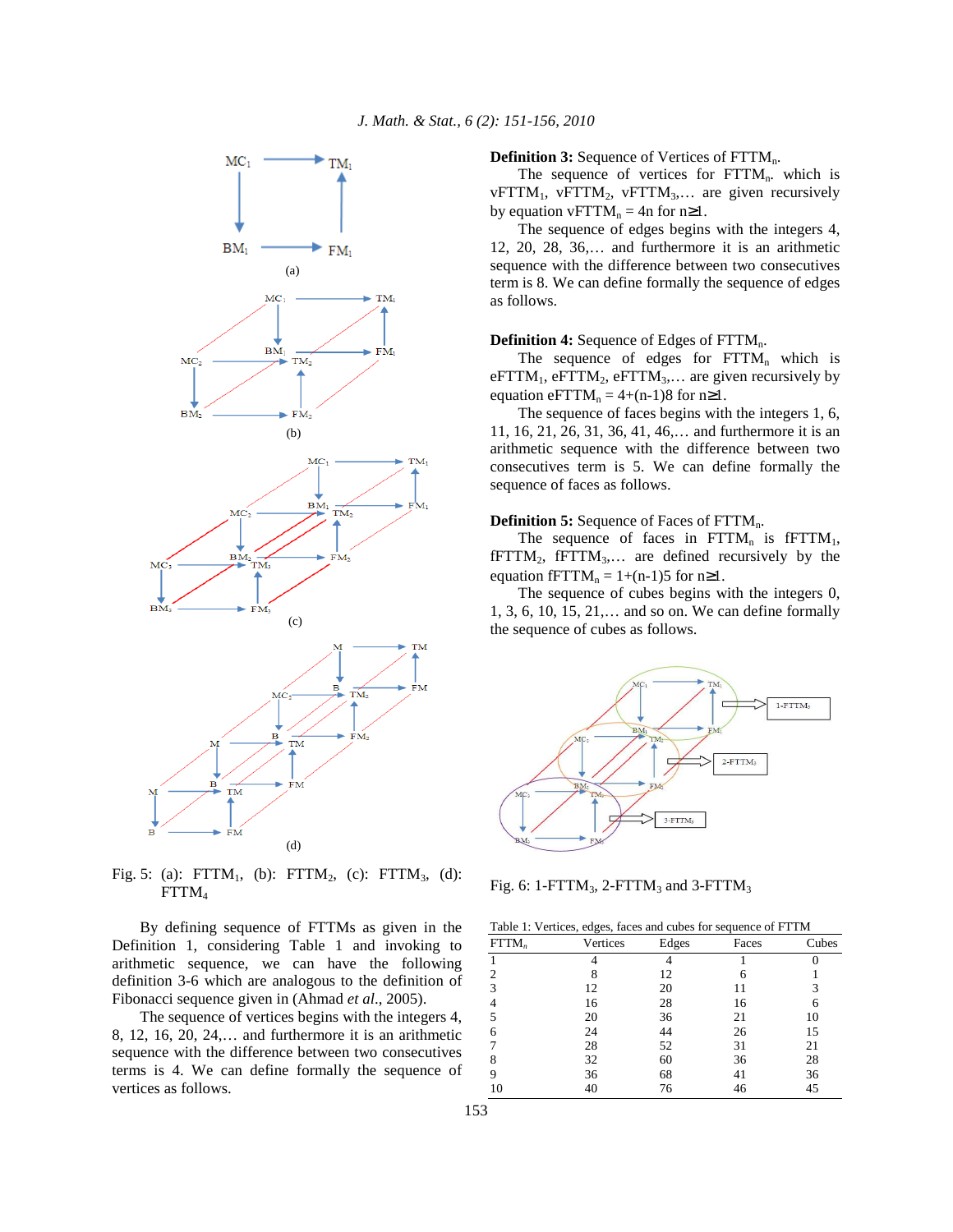| Table 2: Sequence of $FTTM_{2/n}$ |              |                 |  |  |
|-----------------------------------|--------------|-----------------|--|--|
| FTTM <sub>n</sub>                 | $FTTM_{2/n}$ | 14 $FTTM_{2/n}$ |  |  |
| $FTTM_1$                          | $\theta$     | $\theta$        |  |  |
| FTTM <sub>2</sub>                 |              | 14              |  |  |
| FTTM <sub>3</sub>                 | 3            | 42              |  |  |
| $FTTM_4$                          | 6            | 84              |  |  |
| FTTM <sub>5</sub>                 | 10           | 140             |  |  |
| $FTTM_6$                          | 15           | 210             |  |  |
| FTTM <sub>7</sub>                 | 21           | 294             |  |  |
| $FTTM_8$                          | 28           | 392             |  |  |
| FTTM <sub>9</sub>                 | 36           | 504             |  |  |
| $FTTM_{10}$                       | 45           | 630             |  |  |

*J. Math. & Stat., 6 (2): 151-156, 2010*

| Table 3: Sequence of $FTTM_{3/n}$ |              |                  |  |
|-----------------------------------|--------------|------------------|--|
| $FTTM_n$                          | $FTTM_{3/n}$ | 36 FTT $M_{3/n}$ |  |
| $FTTM_1$                          | 0            | $\theta$         |  |
| FTTM <sub>2</sub>                 | 0            | 0                |  |
| FTTM <sub>3</sub>                 |              | 36               |  |
| FTTM <sub>4</sub>                 | 4            | 144              |  |
| FTTM <sub>5</sub>                 | 10           | 360              |  |
| $FTTM_6$                          | 20           | 720              |  |
| FTTM <sub>7</sub>                 | 35           | 1260             |  |
| $FTTM_8$                          | 56           | 2016             |  |
| FTTM <sub>9</sub>                 | 84           | 3024             |  |
| $FTTM_{10}$                       | 120          | 4320             |  |

**Definition 6:** Sequence of Cubes of FTTM<sub>n</sub>.

The sequence of cubes for  $\text{FTTM}_n$  which is  $\text{FTTM}_{2/1}$ ,  $\text{FTTM}_{2/2}$ ,  $\text{FTTM}_{2/3}$ ,... are given recursively by equation  $\text{FTTM}_{2/n} = \text{FTTM}_{2/n} + (n-1)$  for  $n \ge 1$ .

 By examining cube in FTTM, we can realize that cube exist from the combination of two terms of FTTM in  $FTTM_n$  which in turn will generate another 14 new elements of FTTM. Therefore, Definition 6 can be rewritten as follows.

### **Definition 7:** Sequence of FTTM<sub>2/n</sub>.

 $\text{FTTM}_{2/n}$  (Table 2) means the number of cubes produced by the combination of any two terms FTTM in FTTM<sub>n</sub> with FTTM<sub>2/1</sub> = 0, FTTM<sub>2/2</sub> = 1, FTTM<sub>2/3</sub> = 3,  $FTTM_{2/4} = 6$  and in general:

### $FTTM_{2/n} = FTTM_{2/n-1}+(n-1)$  for all n>1

Cube in  $FTTM_n$  can also be produced from the combination of three terms or three different versions of  $\text{FTTM}$  in  $\text{FTTM}_n$ . The combination will generate another 36 new elements of FTTM. Follows is the general definition and Table 3 demonstrates sequence of  $\text{FTTM}_{3/n}$  and its new elements.

#### **Definition 8:** Sequence of FTTM<sub>3/n</sub>.

 $\text{FTTM}_{3/n}$  means the number of cubes produced by the combination of any three terms FTTM in  $\text{FTTM}_{n}$ with  $FTTM_{3/1}= 0$ ,  $FTTM_{3/2}= 0$ . Hence,  $FTTM_{3/3}= 1$ ,  $FTTM_{3/4} = 4$ ,  $FTTM_{3/5} = 10$  and in general:

$$
FTTM_{3/n} = FTTM_{3/n-1} + FTTM_{2/n-1} for all n > 1
$$

| Table 4: Sequence of $FTTM_{4/n}$ |              |                    |  |
|-----------------------------------|--------------|--------------------|--|
| FTTM <sub>n</sub>                 | $FTTM_{4/n}$ | $24$ FTT $M_{4/n}$ |  |
| $FTTM_1$                          | 0            |                    |  |
| FTTM <sub>2</sub>                 | 0            | 0                  |  |
| FTTM <sub>3</sub>                 | 0            | 0                  |  |
| $FTTM_4$                          |              | 24                 |  |
| FTTM <sub>5</sub>                 | 5            | 120                |  |
| $FTTM_6$                          | 15           | 360                |  |
| FTTM <sub>7</sub>                 | 35           | 840                |  |
| $FTTM_8$                          | 70           | 1680               |  |
| FTTM <sub>9</sub>                 | 126          | 3024               |  |
| $FTTM_{10}$                       | 210          | 5040               |  |

 We have introduced that two and three terms  $\text{FTTM}$  in  $\text{FTTM}_n$  can produce cubes. By extending the number of combination terms of FTTM to four, cube can also be produced and 24 new elements will be generated. Therefore, Definition 9 can be developed as following and Table 4 shows Sequence of  $FTTM_{4/n}$  and its new elements.

### **Definition 9:** Sequence of FTTM<sub>4/n</sub>.

 $\text{FTTM}_{4/n}$  means the number of cubes produced by the combination of any four terms FTTM in  $\text{FTTM}_{n}$ with  $\text{FTTM}_{4/1} = \text{FTTM}_{4/2} = \text{FTTM}_{4/3} = 0$ . Hence,  $FTTM_{4/4} = 1$ ,  $FTTM_{4/5} = 5$ ,  $FTTM_{4/6} = 15$  and in general:

 $FTTM_{4/n} = FTTM_{4/n-1} + FTTM_{3/n-1}$  for all n>1

#### **RESULTS AND DISCUSSION**

 It is impossible to continuing develop cube from the combination of five or more terms FTTM. Consequently, the number of generating FTTM in a sequence of  $\text{FTTM}_n$  is the summation of the three versions of cubes; i.e.,  $\text{FTTM}_{2/n}$ ,  $\text{FTTM}_{3/n}$  and  $\text{FTTM}_{4/n}$ . The coefficients for each version are 14, 36 and 24 respectively. The equation which represents the number of new elements of FTTM can be written as below:

 $FTTM_n = 14FTTM_{2/n} + 36FTTM_{3/n} = 24FTTM_{4/n}$  for n>1

With:

$$
FTTM_{2/1} + FTTM_{3/1} = 24FTTM_{4/1} = 0
$$
 (1)

Table 5 shows our generating  $\text{FTTM}_n$ . The highlighted columns clearly show that calculated generating FTTM using Eq. 1 is equal to Li Yun's conjecture for  $\text{FTTM}_1$  until  $\text{FTTM}_{10}$ .

Therefore, we need to write  $FTTM_{2/n}$ ,  $FTTM_{3/n}$  and  $\text{FTTM}_{4/n}$  of Eq. 1 into algebraic expressions so that generating  $\text{FTTM}_n$  can be used to prove the conjecture.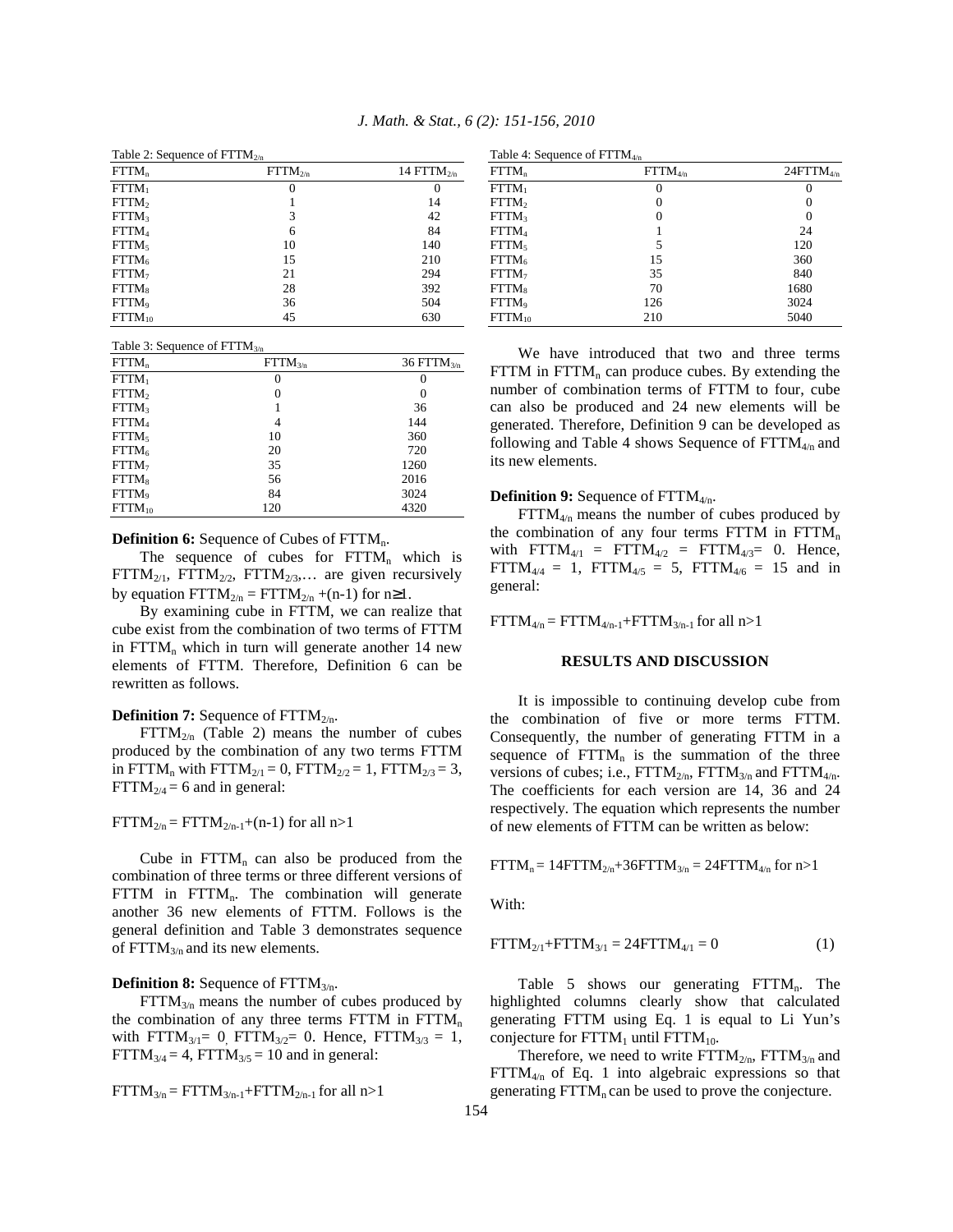|                   | conjecture |                                                   |                    |                                                      |              |
|-------------------|------------|---------------------------------------------------|--------------------|------------------------------------------------------|--------------|
|                   |            |                                                   |                    | 14 FTTM <sub>2/n</sub> +<br>36 FTTM <sub>3/n</sub> + |              |
| $FTTM_n$          |            | $14$ FTTM <sub>2/n</sub> $36$ FTTM <sub>3/n</sub> | $24$ FTT $M_{4/n}$ | 24 $FTTM_{4/n}$                                      | $n^4 - n$    |
| $FTTM_1$          | 14(0)      | 36(0)                                             | 24(0)              | $\theta$                                             | $\mathbf{0}$ |
| FTTM <sub>2</sub> | 14(1)      | 36(0)                                             | 24(0)              | 14                                                   | 14           |
| FTTM <sub>3</sub> | 14(3)      | 36(1)                                             | 24(0)              | 78                                                   | 78           |
| $FTTM_4$          | 14(6)      | 36(4)                                             | 24(1)              | 252                                                  | 252          |
| FTTM.             | 14(10)     | 36(10)                                            | 24(5)              | 620                                                  | 620          |
| FTTM <sub>6</sub> | 14(15)     | 36(20)                                            | 24(15)             | 1290                                                 | 1290         |
| FTTM <sub>7</sub> | 14(21)     | 36(35)                                            | 24(35)             | 2394                                                 | 2394         |
| FTTM <sub>s</sub> | 14(28)     | 36(56)                                            | 24(70)             | 4088                                                 | 4088         |
| FTTM <sub>9</sub> | 14(36)     | 36(84)                                            | 24(126)            | 6552                                                 | 6552         |
| $FTTM_{10}$       | 14(45)     | 36(120)                                           | 24(210)            | 9990                                                 | 9990         |





Fig. 7: Pascal triangle



Fig. 8: Sequence of  $FTTM_{2/n}$ ,  $FTTM_{3/n}$  and  $FTTM_{4/n}$  in Pascal triangle

Interestingly, nonzero sequence of  $\text{FTTM}_{2/n}$ ,  $\text{FTTM}_{3/n}$  and  $\text{FTTM}_{4/n}$  are presented in the third main diagonal (highlighted by red color), the fourth main diagonal (highlighted by green color) the fifth main diagonal (highlighted by blue color) of Pascal Triangle respectively as shown in Fig. 7.

 Each binomial coefficient in Fig. 7 can be calculated and represented as another version of Pascal's Triangle as showed in Fig. 8.

**The proof:** As mentioned earlier, the problem in proving the conjecture is that the statement is not totally an algebraic statement. By revealing the geometrical features of FTTM and defining their characteristics we produced in Eq. 1. Moreover the third, fourth and fifth of the main diagonal of Pascal's Triangle represent the formulae of sequence of  $\text{FTTM}_{2/n}$ ,  $\text{FTTM}_{3/n}$  and  $FTTM_{4/n}$  respectively as illustrated in Fig. 8. In short:

$$
FTTM_{\frac{2}{n}} = {n \choose 2} = \frac{n!}{(2)![n-(2)]!}
$$
  
= 
$$
\frac{n(n-1)(n-2)!}{2!(n-2)!}
$$
  
= 
$$
\frac{n(n-1)}{2!}
$$
 (2)

$$
FTTM_{\frac{3}{n}} = {\binom{n}{3}} = \frac{n!}{(3)![n-(3)]!}
$$
  
= 
$$
\frac{n(n-1)(n-2)(n-3)!}{3!(n-3)!}
$$
  
= 
$$
\frac{n(n-1)(n-2)}{3!}
$$
 (3)

and

FTTM<sub>$$
\gamma_n
$$</sub> =  $\binom{n}{4}$  =  $\frac{n!}{(4)![n-(4)]!}$   
\n=  $\frac{n(n-1)(n-2)(n-3)(n-4)!}{4!(n-4)!}$  (4)  
\n=  $\frac{n(n-1)(n-2)(n-3)}{4!}$ 

 By replacing Eq. 2-4 to Eq. 1, the conjecture is finally proven:

$$
FTTM_n = 14\left[\frac{n(n-1)}{2!}\right] + 36\left[\frac{n(n-1)(n-2)}{3!}\right]
$$
  
+ 24\left[\frac{n(n-1)(n-2)(n-3)}{4!}\right]  
= 7n(n-1) + 6n(n-1)(n-2) + n(n-1)  
(n-2)(n-3)  
= n(n-1)[7 + 6(n-2) + (n-2)(n-3)]  
= n(n-1)[7 + 6n - 12 + n<sup>2</sup> - 3n - 2n + 6]  
= n<sup>2</sup> - n[n<sup>2</sup> + n + 1]  
= n<sup>4</sup> + n<sup>3</sup> + n<sup>2</sup> - n<sup>3</sup> - n<sup>2</sup> - n  
= n<sup>4</sup> - n

### **CONCLUSION**

 The aim of this study is to prove the conjecture proposed by (Yun, 2006). We highlighted that the left hand side of the conjecture is a 'geometrical object' in